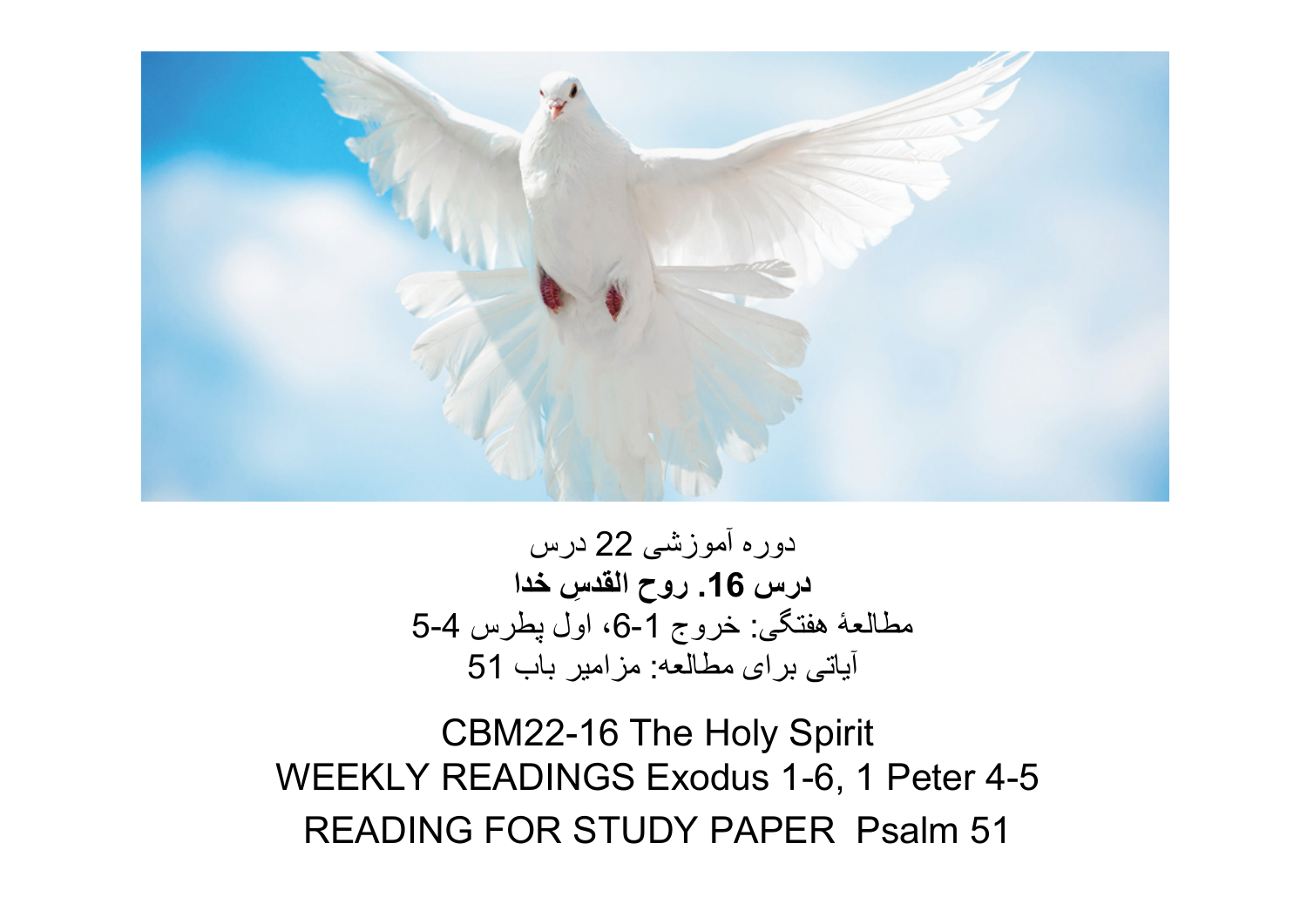#### Power that cannot be measured

### قدرتی که قابل اندازه گيری نيست

- "In the beginning God created the heaven and earth." Think of all the work that has to be done in order to build a house. Think of all the planning and preparing; the need for men skilled in different trades, all working together. What a lot of thought and energy it takes!
- How much thought and energy, then, must it have taken to create the heaven and the earth? Where did the power come from for this great work? We are told in the Psalms, "By the word of the Lord were the heavens made; and all the host of them by the breath of His mouth;... for He spake, and it was done; He commanded, and it stood fast" (Psalm  $33.$  verses 6 and 9).
- "در ابتدا، خدا آسمانها و زمين را آفريد." تصور کنيد برای ساختن يک خانه چقدر کار بايد انجام داد. به تمام برنامه ريزی ها و هماهنگی های لازم آن فکر کنيد. احتياج به کارگر و اشخاصی با استعداد در زمينه های متفاوت، که همه بايد در کنار هم کار کنند. ببينيد که چقدر فکر و انرژی صرف می کند!
- پس برای خلق آسمان و زمين چقدر فکر و انرژی بايد بکار گرفته شده باشد؟ قدرت انجام اين کار عظيم از کجا آمد؟ در مزامير به ما گفته شده که: "به کلام خداوند آسمانها ساخته شد و کل جنود آنها به نفخۀ دهان او... با کلام او دنيا آفريده شد و به امر او هستی به وجود آمد" (مزمور 33، آيۀ 6 و 9).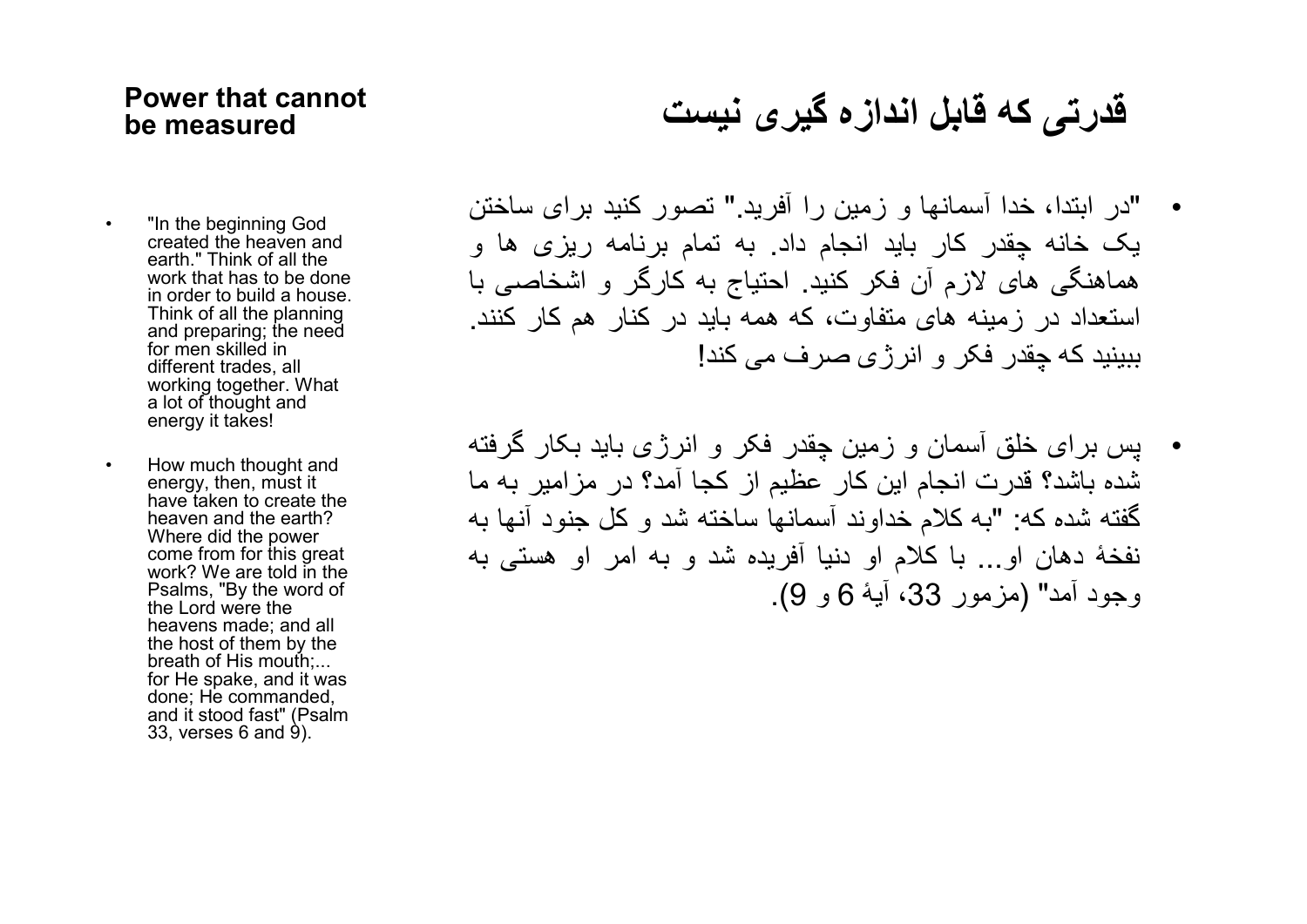#### God's spirit inspired prophecy

روحِ خدا به انبيا الهام شد

- The power of God, working out His purposes, is called in the Bible, His "Spirit". So we read in Genesis, chapter 1, verse 2, " The Spirit of God moved upon the face of the waters"; and in Job, chapter 26, verse 13, "By His Spirit He hath garnished the heavens."
- God´s power was also used to direct the minds of the men who wrote the Bible. They did not write down their own ideas; but were used by God to write His words. So we read in II Peter, chapter 1, verse 21, "The prophecy came not in old time by the will of man: but holy men of God spake as they were moved by the Holy Spirit."
- قدرت خدا که در جهت انجام اهداف او بکار گرفته می شود، در کتاب مقدس "روح خدا" نامیده شده است. در پیدایش، باب ،1 آيۀ 2 می خوانيم: "و روح خدا بر روی آبها حركت می كرد." و در ايوب باب ،26 آيۀ :13"روح او آسمانها را زينت داده است"
- قدرت خدا برای هدايت ذهن کسانی که کتاب مقدس را نوشته اند نيز استفاده شد. آنها تفکرات شخصی خود را ننوشته اند، بلکه به نوشتن کلام خدا پرداخته اند. در دوم پطرس، باب،1 آيۀ 21 می خوانيم: "زيرا که نبوت به ارادۀ انسان هرگز آورده نشد، بلکه مردمان به روح القدس مجذوب شده، از جانب خدا سخن گفتند."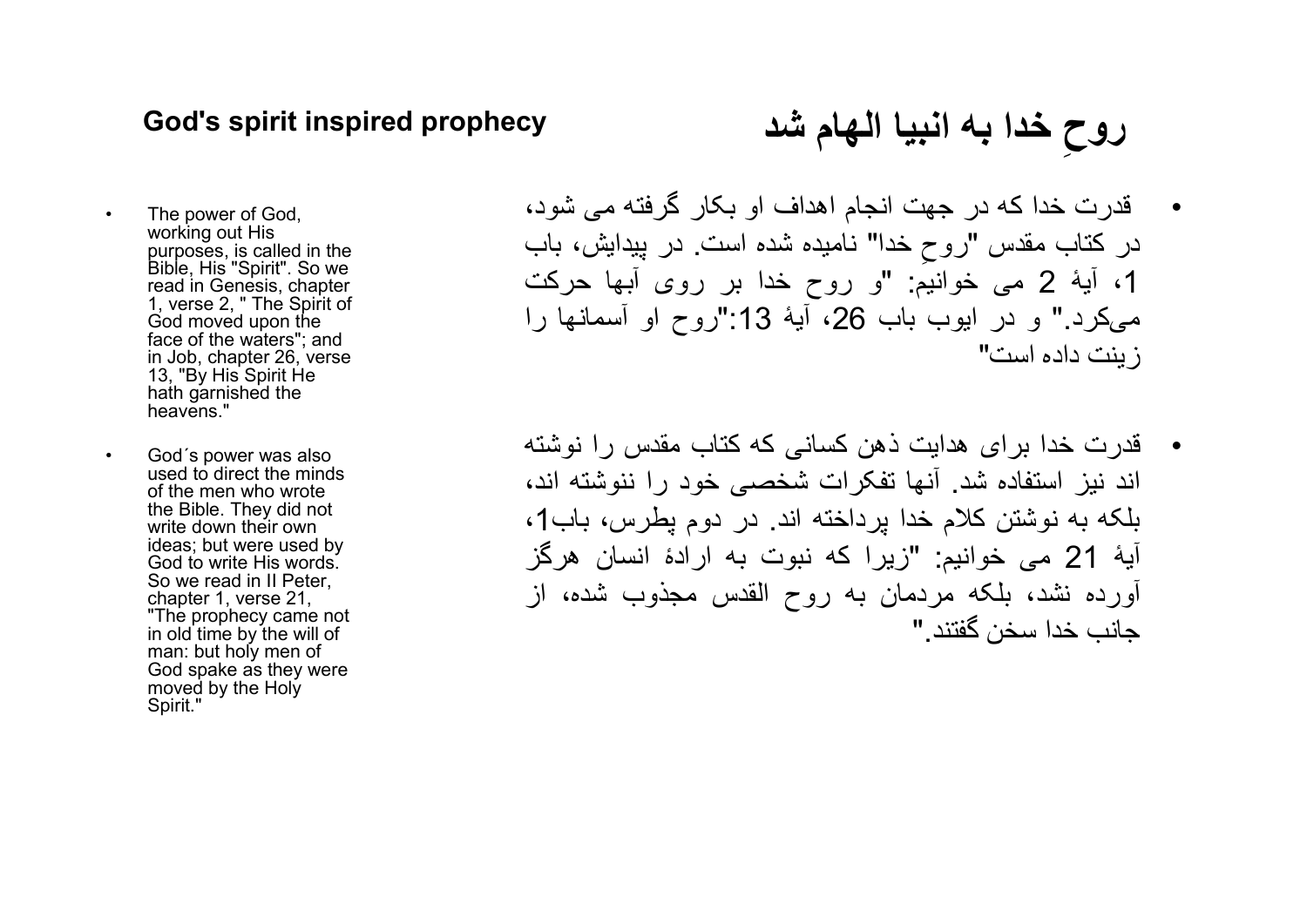## روحِ خدا يک َشبَح نيست ghost a not spirit s'God

- (When we speak of "prophecy", we usually think of foretelling the future. But is the Bible the word "prophecy" means speaking God´s words, whether they are about the past, the present, or the future.
- You may notice in the words of Peter that the Spirit of God is called His "Holy Spirit". The word "Holy" means "set apart" for a special purpose. (In the Bible we read "Holy Ghost", but because the Greek word translated "ghost" is translated "spirit" in other places, and because the word "ghost" can be so easily misunderstood, it would be better perhaps to refer to this great power of God as "The Holy Spirit".)
- (وقتی صحبت از "نبوت" می شود، منظور پيشگويی آينده است. اما در کتاب مقدس، منظور از کلمۀ "نبوت" سخن گفتن از کلام خداست. خواه آنها در گذشته باشند، خواه در حال و خواه در آينده.)
- خدا، ِ روح " احتمالاً دقت کرده ايد که در سخنان پطرس، روح القدس" ناميده شده است. کلمۀ "مقدس" به معنی "جدا کردن" برای هدفی خاص است. (در کتاب مقدس دربارۀ "شبح مقدس" (ghost holy (می خوانيم اما به اين دليل که کلمۀ "شبح" در زبان يونانی به معنی "روح" است، و همچنین کلمۀ "شبح" می تواند به سادگی ايجاد سوء تفاهم کند، به همين خاطر احتمالاً بهتر است که برای گفتن قدرت عظيم خدا، از عنوان "روح القدس" استفاده کنيم.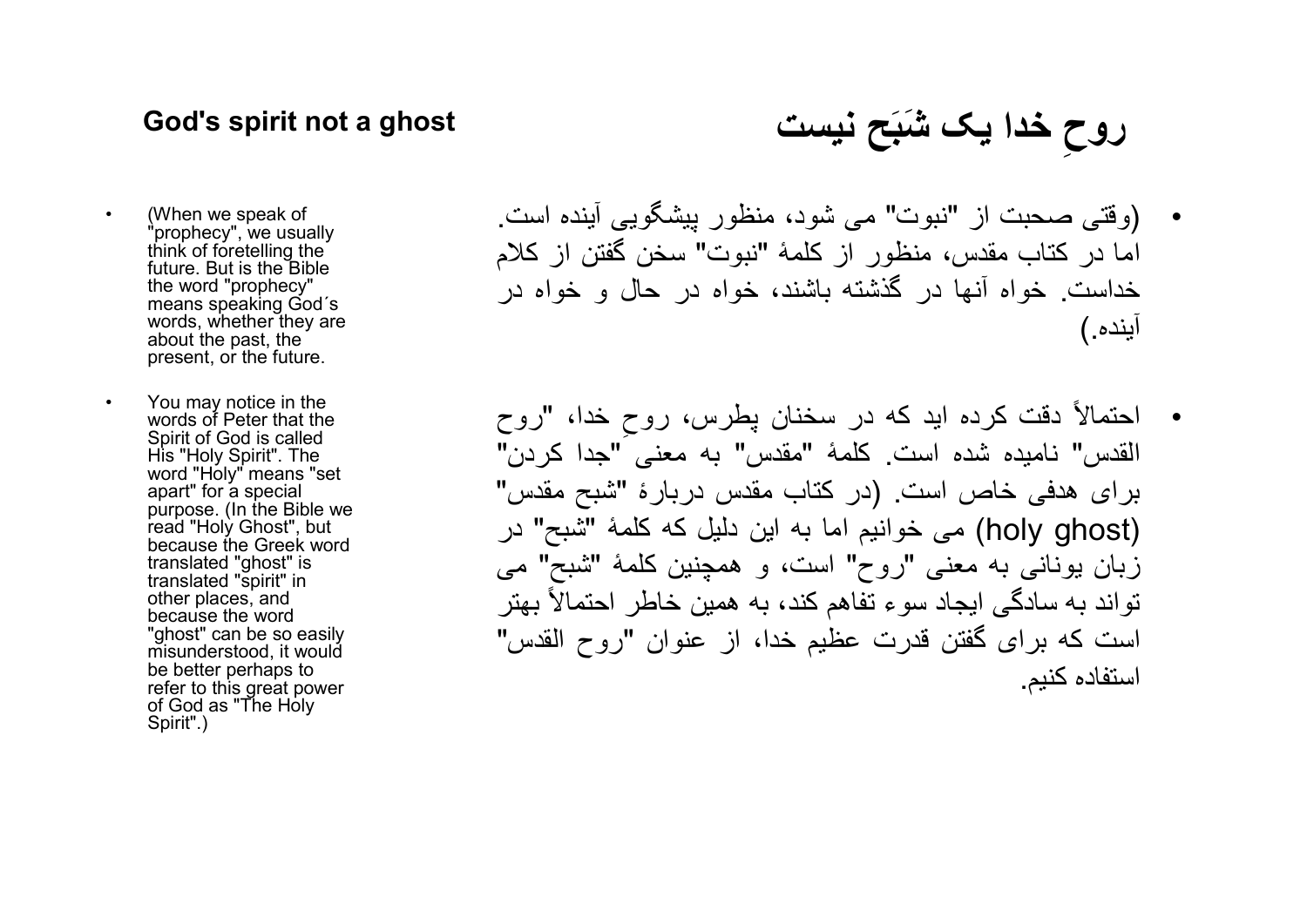#### The Holy Spirit and the Lord Jesus Christ

- It was the Holy Spirit that brought about the birth of the Lord Jesus. So Mary was told by the angel, " The Holy Spirit shall come upon thee, and the power of the Highest shall overshadow thee: therefore also that holy thing which shall be born of thee shall be called the Son of God." (Luke, chapter 1, verse 35).
- You will see here that the "Holy Spirit" and the "power of the Highest" are one and the same thing.

روح القدس و عيسی مسيح

- تولد عيس ِی خداوند توسط روح القدس که بر مريم قرار گرفت، انجام شد. فرشته به مريم گفت: "روح القدس بر تو خواهد آمد و قدرت خدای متعال بر تو سايه خواهد افكند و به اين سبب آن نوزاِد مق ّدس، پسر خدا ناميده خواهد شد" (لوقا، باب 1، آيهٔ 35).
- می توانيد ببينيد که "روح القدس" همان "قدرت متعالی" است و اين دو يکسان هستند.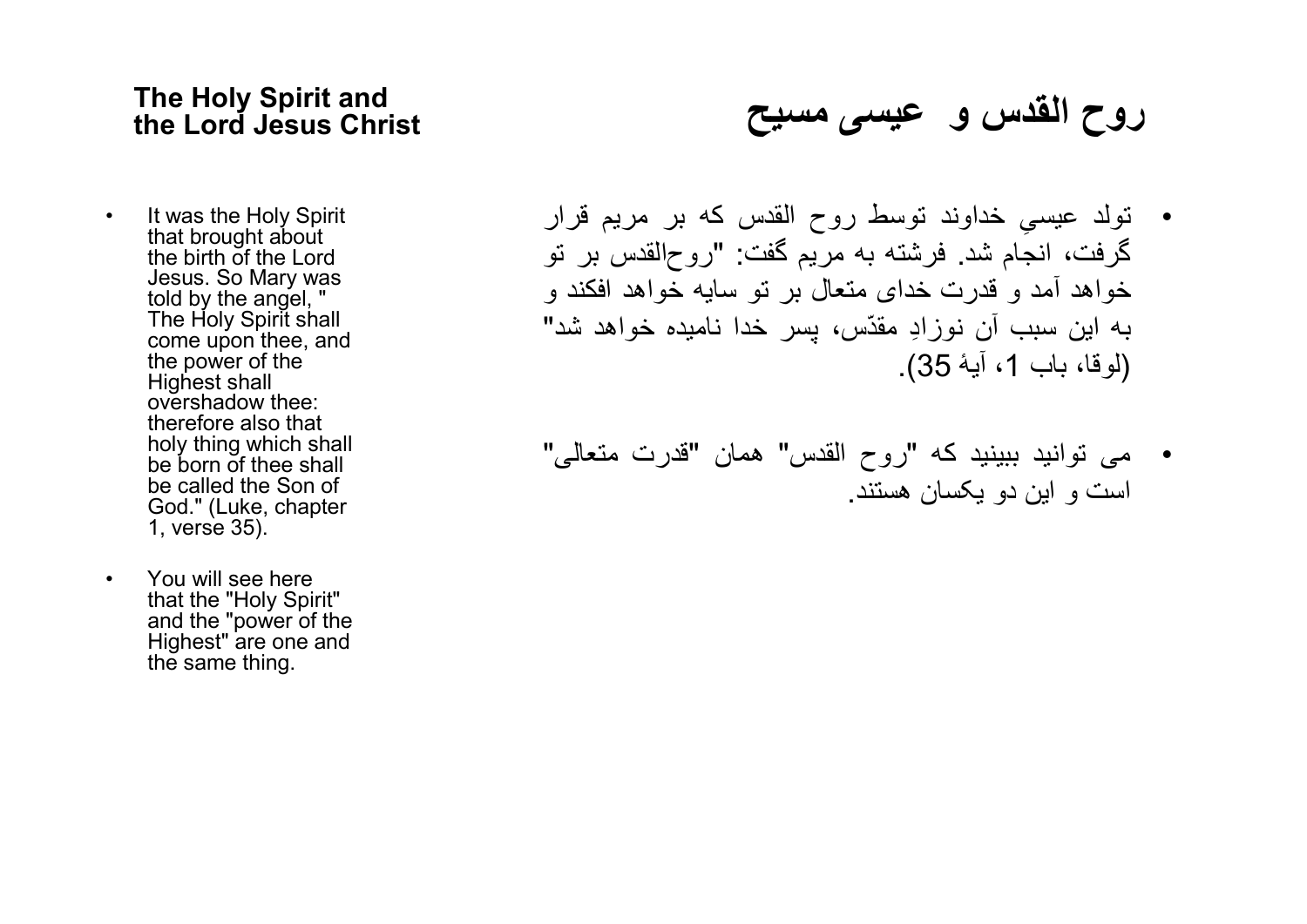### the baptism of Jesus

At His baptism in the River Jordan, Jesus was given the Holy Spirit without measure. We read in John, chapter 3, verse 34, "He whom God hath sent speaketh the words of God: for God giveth not the Spirit by measure unto Him."

All power was given to Jesus. To other men of Old and New Testament times, God has given a portion of His power - but no other man has ever been fit to possess such power as God gave to Jesus.

• زمانی که عيسی در رود اُر ُدن تعميد گرفت، روح القدس بطور نامحدود به او عطا شد. ما در يوحنا، باب ،3 آيۀ 34 می خوانيم "کسی که از طرف خدا فرستاده شده است، كلام خدا را بيان می کند زيرا خدا روح خود را بی حد و حصر به او عطا می فرمايد"

تعميد عيسی مسيح

• همۀ قدرت ها به عيسی داده شده است. خدا به ساير افراد در زمان عهد عتيق و جديد، بخشی از قدرت خود را بخشيده است، اما هرگز شخصی وجود نداشته که قدرتی به اندازۀ آن قدرتی که خدا به عيسی داد، داشته باشد.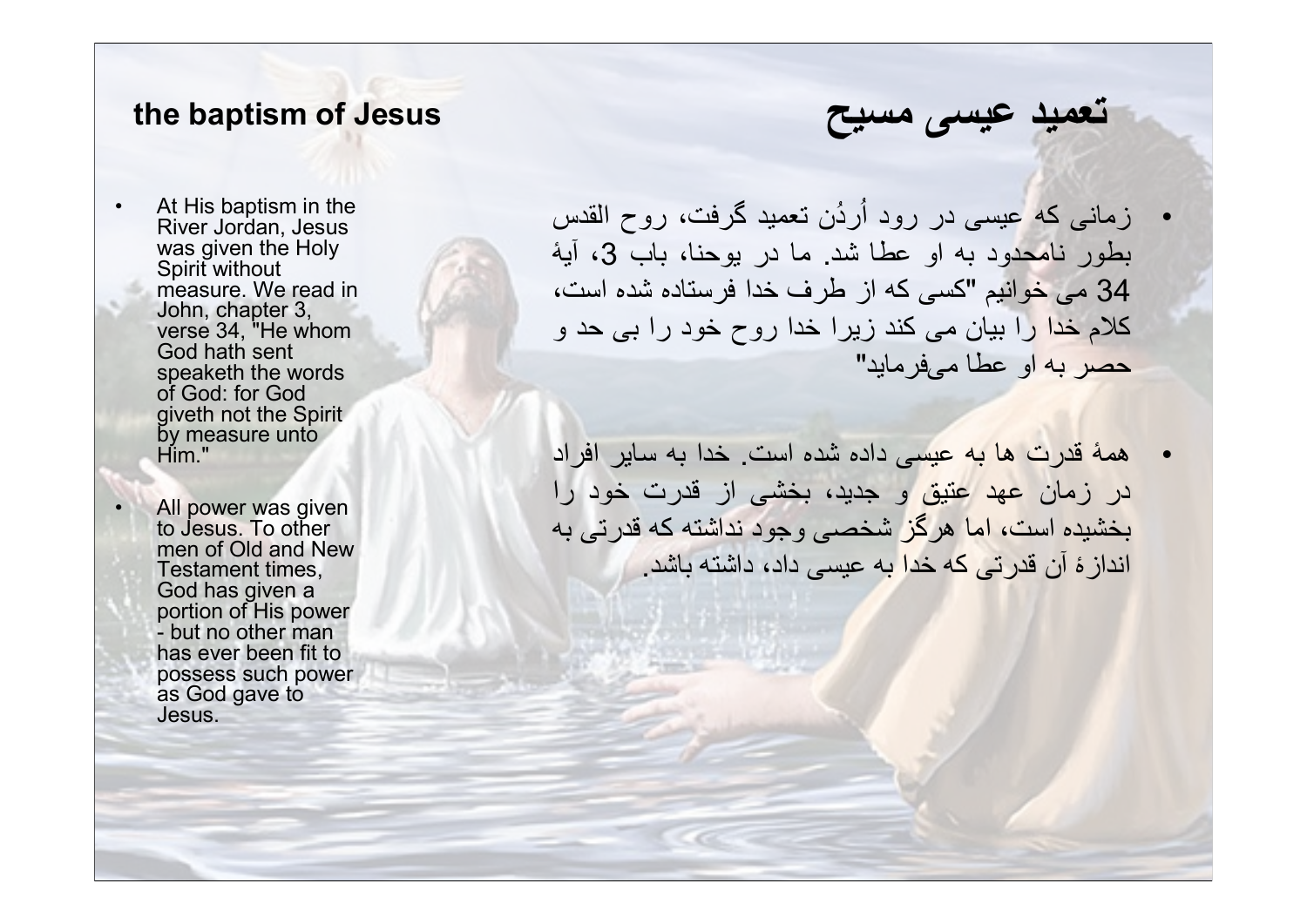#### The disciples were promised the Holy Spirit

- Jesus promised His twelve disciples that they also would be given the Holy Spirit, after He had gone away from them.
- In John, chapter 14, verses 25-26, He says "These things have I spoken unto you, being yet present with you. But the Comforter, which is the Holy Spirit, whom the Father will send in my name, he shall teach you all things, and bring all things to your remembrance, whatsoever I have said unto you."

## روح القدس به شاگردان وعده داده شده بود

- عيسی به دوازده شاگرد خود وعده داد که پس از ترک آنها، روح القدس را دريافت خواهند کرد.
- او در يوحنا، باب ،14 آيۀ 26-25 می گويد: "اين سخنان را به شما گفتم وقتی که با شما بودم. ليکن تسلی دهنده يعنی روح القدس که پدر او را به اسم من می فرستد، او همه چيز را به شما تعليم خواهد داد و آنچه به شما گفتم به ياد شما خواهد آورد."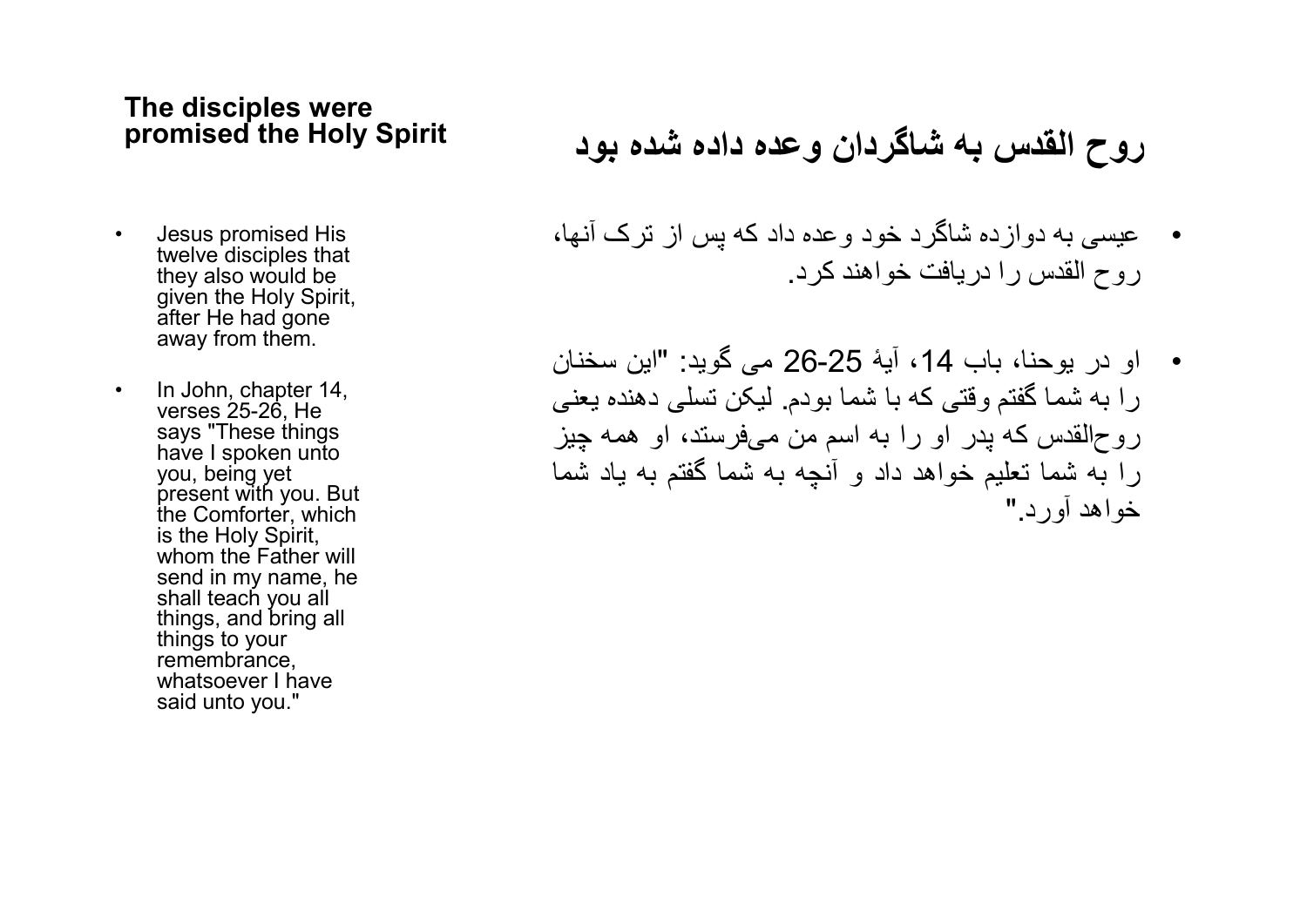#### The Holy Spirit a person?

- Here Jesus speaks of the Holy Spirit as if it were a person; and some people actually think that it is a person - a God.
- But we have already seen quite clearly from the Bible that the Holy Spirit is the power of God; so we know this idea cannot be right.
- Why, then, in some places does Jesus speak of the Holy Spirit as if it were a person?

### آيا روح القدس يک شخص است؟

- در اينجا عيسی دربارۀ روح القدس صحبت می کند. اگر روح القدس يک شخص بود، همانطور که بعضی از مردم دقيقاً فکر می کنند که روح القدس يک شخص يا يک خدا است.
- اما چنانکه از قبل بطور کاملاً شفاف در کتاب مقدس ديديم که روح القدس، قدرت خداست، پس می دانيم که اين تفکر نمی تواند درست باشد.
- زيرا اگر روح القدس يک شخص بود، چرا عيسی در بعضی موارد دربارۀ آن صحبت کرد؟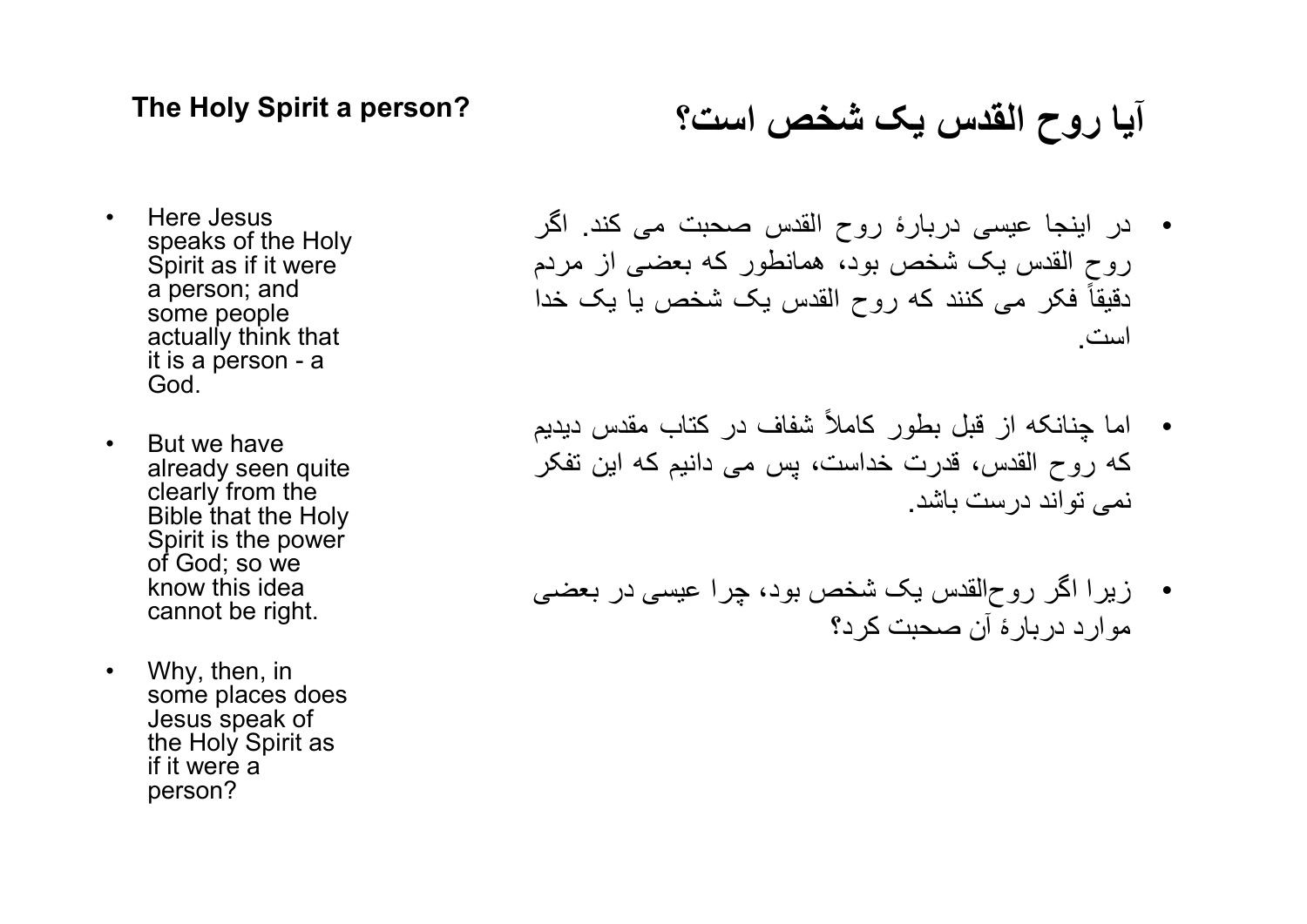### Psalm 65:13 an example of personification

- Just turn to Psalm 65, and read verse 13, which says,
- "The pastures are clothed with flocks; the valleys also are covered over with corn; they shout for joy, they also sing."
- Now when we read this, it gives us a beautiful picture of the ripe corn standing high in the valley; but we don´t for one moment imagine that the valley is shouting and singing - that is just the Psalmist´s way of describing the picture.
- So when Jesus speaks of the Holy Spirit as if it were a person doing this or that, He is just showing us what a very real thing this Spirit or power of God is.

## مزامير 65 : 13 مثالی ا ز تجسم شخصيت

- به مزمور 65 برگرديد و آيۀ 13 را بخوانيد که می گويد:
- "چمنها به گوسفندان آراسته شده است و دره ها به غله پيراسته؛ از شادی بانگ می زنند و نيز می سرايند"
- وقتی اين را می خوانيم، يک تصوير زيبا از غلاتی که در دره رشد کرده اند در ذهنمان نقش می بندد، اما نمی توانيم تصور کنيم که دره ها در حال بانگ زدن و سراييدن باشند چنانکه نويسندۀ مزامير برای ما اين تصوير را شرح داده است.
- پس زمانی که عيسی دربارۀ کارهايی که روح القدس می کند صحبت کرد، منظور او از روح القدس يک شخص نيست بلکه او دارد به ما واقعيت روح يا قدرت خدا را نشان می دهد.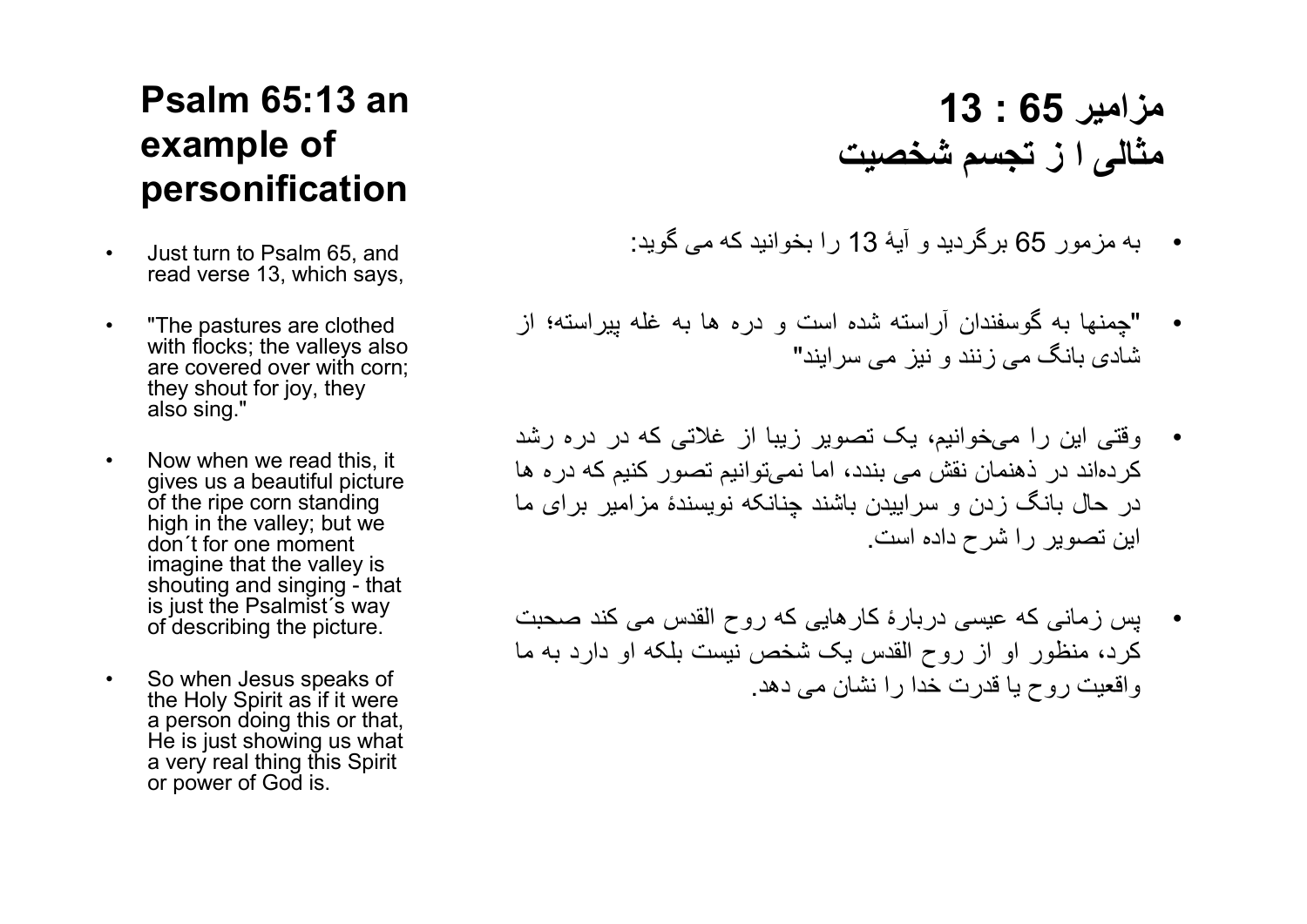#### The Spirit gifts come to the disciples

- We have seen that Jesus promised power to His disciples, before He went into heaven. He told them to stay in Jerusalem, and "...wait for the promise of the Father." (Acts, chapter 1, verse 4) and promised them that they should "...be baptised with the Holy Spirit not many days hence" (verse 5)
- In Acts, chapter 2, we read how, as the disciples were waiting, the Holy Spirit came to them. Read verses 1-3. The Spirit came with a sound "...as of a rushing mighty wind", shaking the house where they were gathered together.
- Tongues of fire were seen over each one of them; and this was a sign that the Holy Spirit had been given to them. From then on, they were able to work many miracles, as Jesus had promised them.

# روح القدس به شاگردان عطا شد

- ديديم که عيسی پيش از اينکه به آسمان صعود کند، قدرتی را به شاگردان خود وعده داد. او به آنها گفت در اورشليم بمانيد و "منتظر آن وعدۀ پدر باشيد که از من شنيده ايد." (اعمال رسولان، باب، ،1 آيۀ 4). و به آنها وعده داد که "بعد از چند روز شما با روح القدس تعميد خواهيد يافت." (آيۀ 5)
- در اعمال رسولان، باب 2، می خوانیم که چگونه در حالی که رسولان انتظار می کشيدند، روح القدس بر آنها نازل شد. آيۀ 3-1 را بخوانيد. روح القدس همراه با صدايی نازل شد "ناگهان صدايی شبيه وزش باد شديد از آسمان آمد و تمام خانهای را كه در آن نشسته بودند، پر ساخت."
- زبانه های آتش بر هر يک از آنان قرار گرفت و نشانۀ عطا شدن روح القدس به آنها بود. پس از آن همانطور که عيسی به آنها وعده داده بود، قادر شدند معجزات بسياری انجام دهند.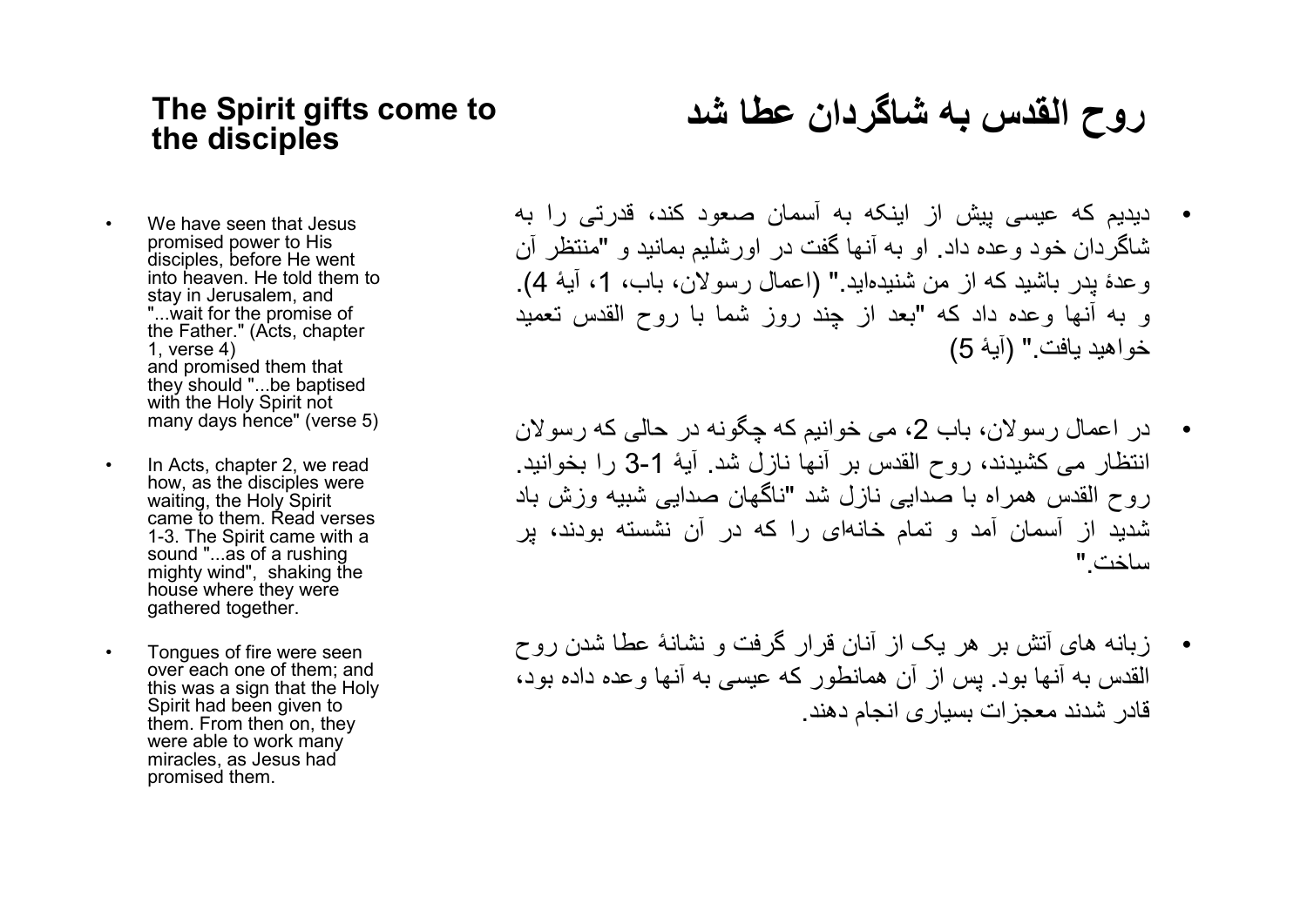### The Spirit – not power - comes to us

- We have seen that those who wrote the Bible did so by the power of the Holy Spirit. Furthermore, Jesus once said, "The words that I speak unto you, they are spirit, and they are life" (John, chapter 6, verse 63).
- When we read the Word of God, we are in a sense receiving the Spirit of God. This can cause a wonderful change in our lives, helping us to grow more pleasing to God.

•

Let us, then, read the Word of God diligently and prayerfully, remembering the words of Peter in his first epistle, "As newborn babes, desire the sincere milk of the word, that ye may grow thereby" (I Peter, chapter 2, verse 2).

### روح القدس -نه قدرت- به ما عطا شد

- ديديم که همۀ کسانی که کتاب مقدس را نوشته اند، توسط قدرت روح القدس اين کار را انجام داده اند. بعلاوه، عيسی يکبار گفت: "روح است كه حيات می بخشد ولی جسم فايدهای ندارد. سخنانی كه به شما می گويم روح و حيات است." (يوحنا، باب 6، آيۀ 63).
- هنگامی که کلام خدا را می خوانيم، دريافت روح خدا را احساس می کنيم. اين حس می تواند تغيير شگفت انگيزی در زندگی ما ايجاد کند. و به ما در رشد بيشتر در جهت خشنودی خدا کمک می کند.
- پس بياييد در خواندن کلام خدا کوشا و با تقوا باشيم. سخنان پطرس را در اولين رساله اش به ياد آوريد "مانند نوزادان، مشتاق شير روحانی خالص باشيد تا با نوشيدن آن بتوانيد رشد و نمو كرده، نجات يابيد" (اول پطر س، باب 2، آيۀ 2).